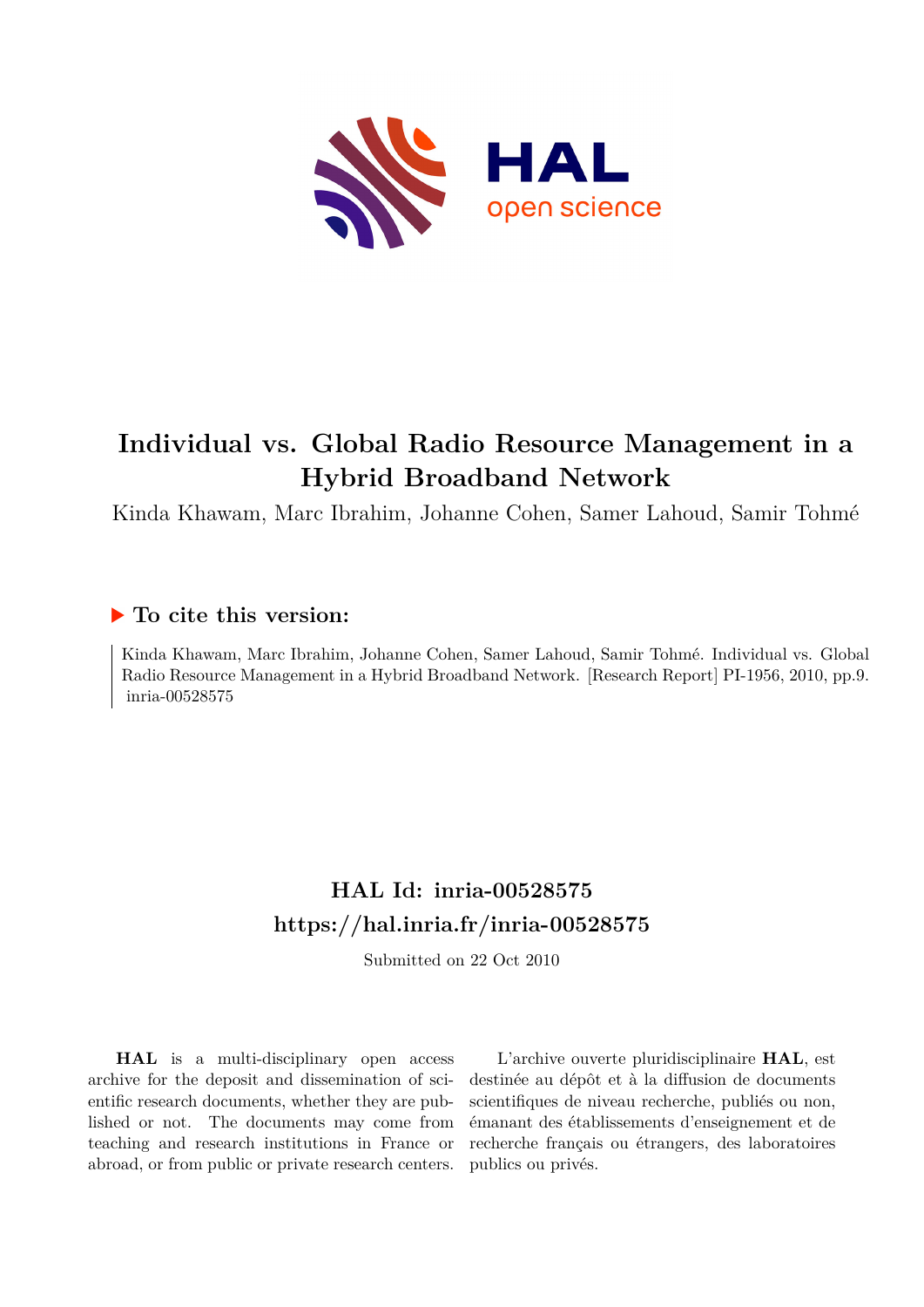

# Individual vs. Global Radio Resource Management in a Hybrid Broadband Network

Kinda Khawam\*, Marc Ibrahim\*\* Johanne Cohen\*\*\*, Samer Lahoud\*\*\*\*, Samir Tohme\*\*\*\*\* *Contact author: kinda.khawam@prism.uvsq.fr*

Abstract: Nowadays, with the abundance of diverse air interfaces in the same operating area, advanced Radio Resource Management (RRM) is vital to take advantage of the available system resources. In such a scenario, a mobile user will be able to connect concurrently to different wireless access networks. In this paper, we consider the downlink of a hybrid network with two broadband Radio Access Technologies (RAT): WiMAX [1] and WiFi [2]. Two approaches are proposed to load balance the traffic of every user between the two available RATs: an individual approach where mobile users selfishly strive to improve their performance and a global approach where resource allocation is made in a way to satisfy all mobile users. We devise for the individual approach a fully distributed resource management scheme portrayed as a non-cooperative game. We characterize the Nash equilibriums of the proposed RRM game and put forward a decentralized algorithm based on replicator dynamics to achieve those equilibriums. In the **global approach**, resources are assigned by the system in order to enhance global performances. For the two approaches, we show that after convergence, each user is connected to a single RAT which avoids costly traffic splitting between available RATs.

Key-words: Non-cooperative game theory, non-linear optimisation, WiMAX, WiFi, 4G networks.

*Approches Individuelle et globale pour la gestion des ressources radio dans un reseau large-bande hybride ´*

Résumé : Actuellement, avec la diversification des interfaces radio présentes dans une même zone géographique, il devient vital *de mettre en place des techniques avancees de gestion de ressources radio afin de profiter des ressources disponibles. Dans un tel ´* scénario, un utilisateur mobile peut se connecter simultanément à différents réseaux d'accès sans-fil. Dans ce papier, nous considérons *la voie descendante d'un reseau hybride avec deux technologies d'acc ´ es radio large-bande disponibles: WiMAX [1] et WiFi [2]. Deux ` approches sont proposees pour ´ equilibrer le trafic de chaque utilisateur sur les deux technologies d'acc ´ es: une approche individuelle o ` u` les mobiles cherchent a am ` eliorer leurs performances d'une mani ´ ere ` egoste et une approche globale o ´ u l'allocation de ressources est ` faite de façon à satisfaire tous les utilisateurs mobiles. Nous introduisons pour l'approche individuelle un schéma de gestion distribuée des ressources formulee en un jeu non-coop ´ eratif. Nous caract ´ erisons les ´ equilibres de Nash du jeu propos ´ e et proposons un algorithme ´ distribué pour atteindre ces équilibres. Pour l'approche globale, les ressources sont allouées par le système dans le but d'améliorer les performances globales. Pour les deux approches, nous demontrons qu'apr ´ es convergence, chaque utilisateur se trouve connect ` e´ a une ` seule technologie d'acces sans-fil, ce qui permet d' ` eviter un partage de trafic co ´ uteux entre les technologies disponibles. ˆ*

Mots cles : ´ *Theorie des jeux non-coop ´ eratifs, optimisation non-lin ´ eaire, WiMAX, WiFi, r ´ eseaux 4G. ´*

<sup>\*</sup> Universite de Versailles - PRISM Laboratory, France ´

<sup>\*\*</sup> Ecole Supérieure des Ingenieurs de Beyrouth, Lebanon

<sup>\*\*\*</sup> Université de Versailles - PRISM Laboratory, France

<sup>\*\*\*\*</sup> University of Rennes I - IRISA, France

<sup>\*\*\*\*\*</sup> Université de Versailles - PRISM Laboratory, France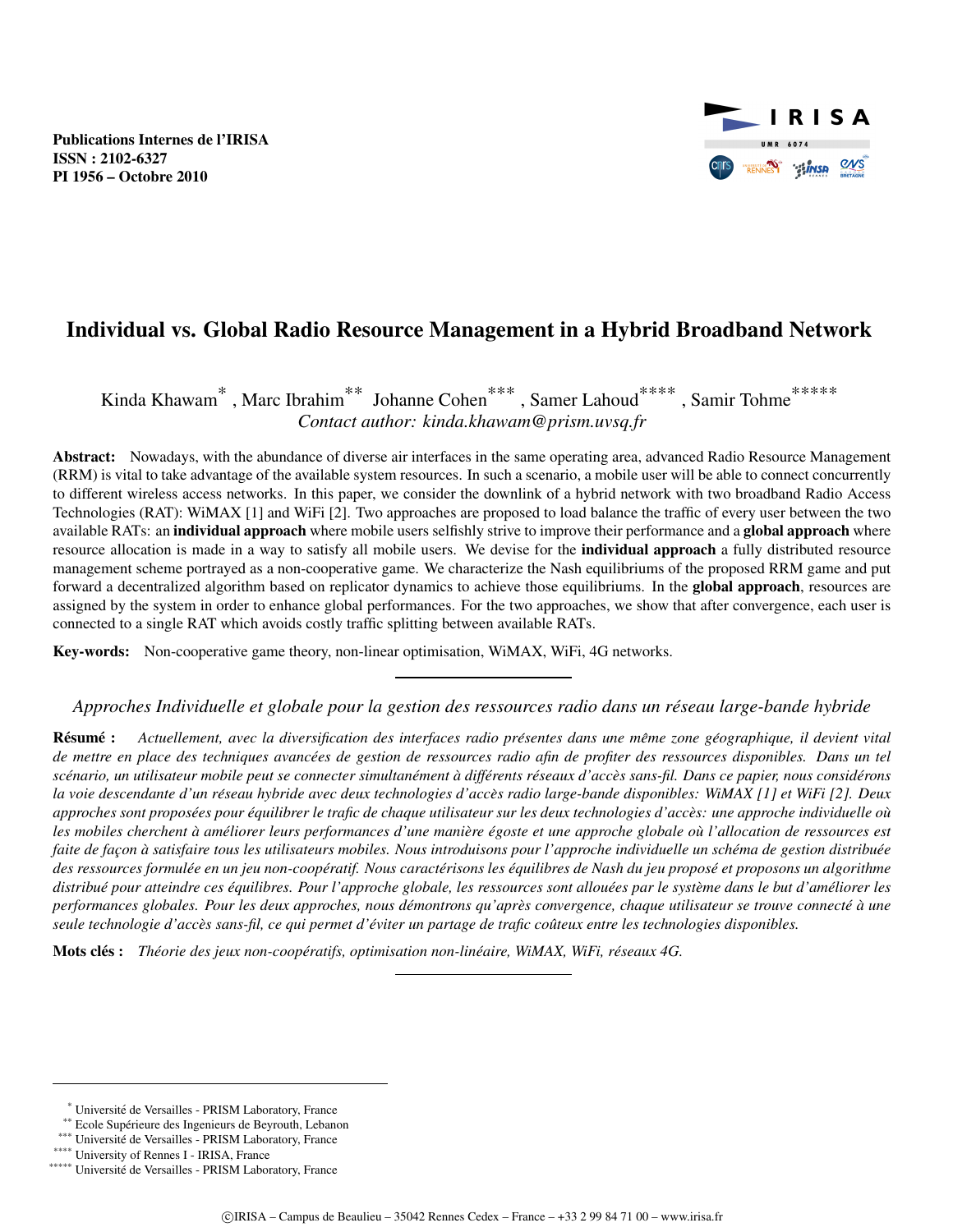# 1 Introduction

The migration of wireless networking towards the 4G era is distinguished by the proliferation of radio access technologies. As no existing technology can be surrogated by another one, the coexistence of today wireless networks is the best solution at hand to deal with the incessantly growing user demands. Hence, in this composite radio environment, mobile users will be able to simultaneously utilize services through diverse RATs. The RAT selection policy is crucial and must be designed astutely to avoid resource wastage. Furthermore, it can be either maneuvered in an *individual fashion* giving precedence to the user interests or in a *global fashion* where the interests of the entire mobile users are prevalent. In the individual approach, each user aims to minimize selfishly its own cost. In this competitive environment, resorting to non-cooperative game theory is natural in order to obtain optimal traffic allocation among the different RATs. Hence, users are intelligent terminals that can discover the radio environment and connect to available RATs (i.e., radio cognitive). In this sense, we present a distributed game-theoretic RRM framework for wireless access for the downlink channel of a double RAT network. In the global approach, we resort to non-linear optimization to minimize global network cost. We prove that, for both approaches, optimal load balancing between RATs boils down to a unique RAT selection, thus avoiding therefore expensive frequent swaps between RATs. In fact, the different technologies may have different delays, packet sizes or coding systems. Hence, re-constructing messages sent via two RATs may be hazardous.

Results are validated through extensive simulations of several implementations of both approaches in the practical setting of a geographical area covered by a global WiMAX network overlapping with several local WiFi hotspots.

RRM in hybrid networks is an emerging area of research and few related work is available in the literature. In ([3, 4, 5, 6]), noncooperative game theory is used for RRM. In [3], the available bandwidth is shared in a distributed manner between hybrid networks. The centralized approach is based on a two-player finite game that is played by access networks. In [4], users in a cell are divided into two groups depending on their location in the cell. The RRM scheme is conducted as a finite two-player game played among these two groups which induces some kind of collaboration between mobile users. In [5], the selection between WiFi and UMTS is formulated as an interesting symmetric non-cooperative game that reduces to a threshold policy. Our work was done independently of the work in [6] which is very different, despite the apparent similarities (load balancing between WiMAX and WiFi and the use of replicator dynamics). It relies on an approach mixing the individual and global tendencies. In [7], another mixed approach assigns incoming users to a hybrid WiMAX-UMTS network based on the Semi Markov Decision Process theory.

The rest of the paper is organized as follows. The system model is described in Section 2. The individual approach apprehended as a non-cooperative game is described in Section 3, where a distributed learning algorithm is proposed. The global approach is sketched in 4. Numerical results are presented in 5. Conclusions are given in Section 6.

# 2 Hybrid System Model on the Downlink

A WiMAX cell ray is in the order of a few kilometers while the WiFi cell ray spans from a few tens to a few hundreds of meters only. Hence, typically, a WiMAX cell will be covered with several WiFi hotspots. We consider a geographic region that is entirely covered by a WiMAX base station (BS) and partly covered by WLAN Access Points (AP) as in Fig. 1. Only mobile users present in WiFi hotspots benefit from load balancing their traffic between the two technologies. The other mobile users profit only from the WiMAX coverage. In the remaining we use the generic term *cell* to designate the WiMAX cell or a WiFi hotspot.

In what follows, we will present our model in terms of traffic and data rate and finally define a suitable cost function.

#### 2.1 Network Structure

The index  $x = 0..H$  is used throughout the paper to designate a given cell,  $x = 0$  indexing the WiMAX cell and  $x = 1..H$  referring to the H WiFi hotspots. We denote by  $n_x$  the number of users able to connect to cell x. Since all users can connect to the WiMAX cell,  $n_0$  is the total number of mobile users and  $\overline{n} = n_0 - \sum_{x=1}^H n_x$  is the number of users that are only serviced by WiMAX. Thus, only  $n = \sum_{x=1}^{H} n_x$  users are engaged in the RAT selection; such users will be indexed by  $k = 1..n$  and will be coined *hybrid* users. We term by  $h(k)$  the hotspot of user k.

#### 2.2 Traffic Model

The goal of the article is to appropriately allocate the traffic of hybrid mobile users between the available RATs. For that, we denote by  $\theta_k$  the instantaneous fraction of time during which user k is assigned to its hotspot  $h(k)$  (or the percentage of its traffic placed on the hotspot). Hence,  $1 - \theta_k$  is the remaining fraction of time spent by user k in the WiMAX cell.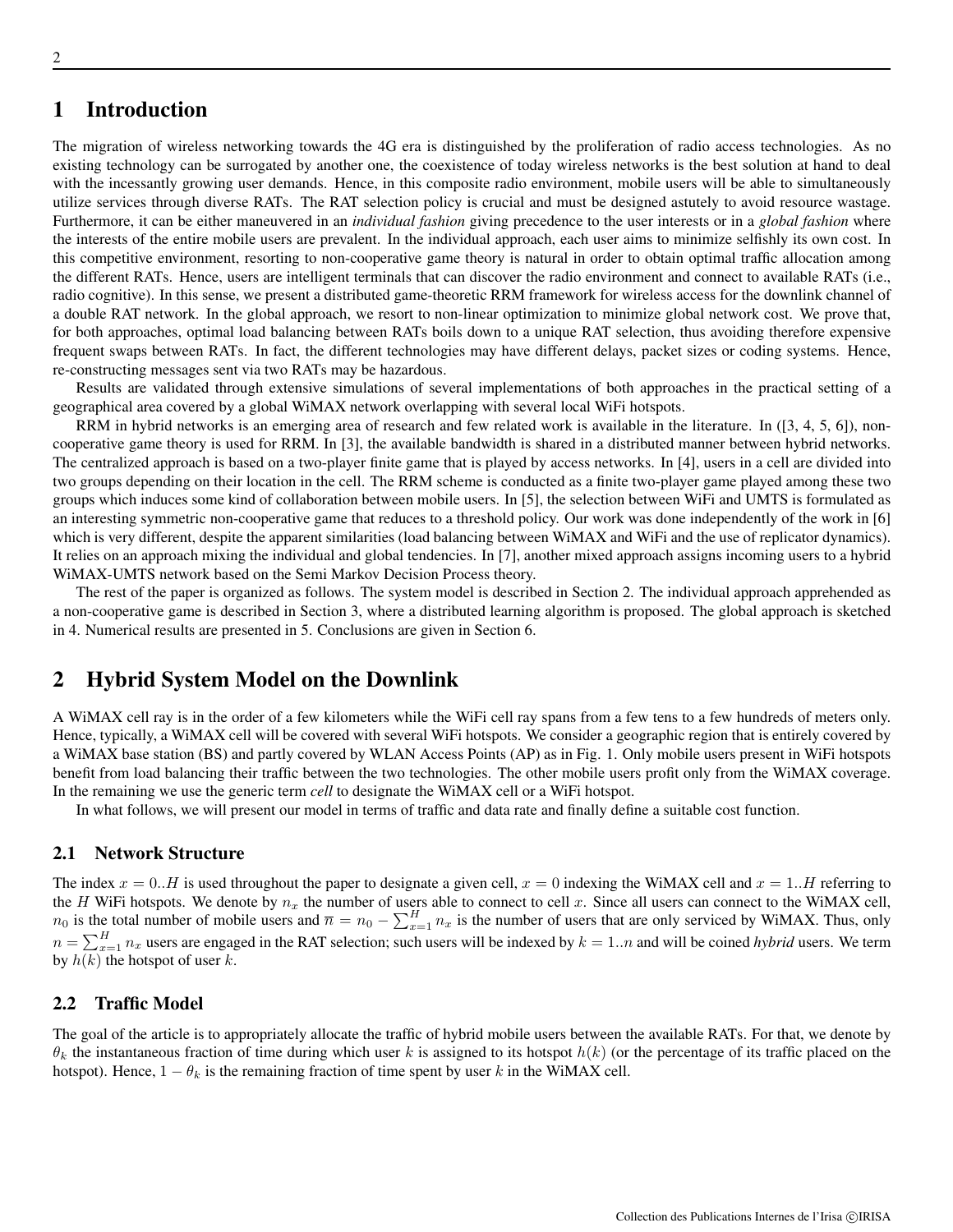

Figure 1: Hybrid wireless access environment

#### 2.3 System Model

The radio conditions of a mobile user  $k$  infer the instantaneous peak rate it can obtain when connected to a given cell. Those conditions are assumed to be invariant as neither mobility nor fading are taken into account. Let  $\chi_{k,x}$  denote the instantaneous peak rate of user k in cell x. Each hybrid user perceives two peak rates  $\chi_{k,0}$  and  $\chi_{k,h(k)}$  depending on the chosen RAT.

#### 2.3.1 Data Rate in the WiMAX Cell

The wireless resource is time-shared between all the  $n_0$  mobile users. We consider a Fair Time sharing model where active users are given the same chance to access resources [1]. Hence, the data rate of user  $k$  assigned to WiMAX is:

$$
R_{k,0} = \frac{\chi_{k,0}(t)}{\sum_{i=1}^{n_0} \mathbb{1}_{\{\text{user } i \text{ admitted } \text{in WiMAX}\}}}
$$
  
= 
$$
\frac{\chi_{k,0}}{1 + \overline{n} + \sum_{i \neq k}^{n} \mathbb{1}_{\{\text{user } i \text{ admitted } \text{in WiMAX}\}}}
$$
(1)

#### 2.3.2 Data Rate in the WiFi Hotspots

In this paper, the uplink traffic is neglected which leads to a fair access scheme on the downlink channel. However, when a low rate user captures the channel, it will use it for a long time, which penalizes high rate users and reduces the fair access strategy to a case of fair rate sharing<sup>1</sup>. Thus, the data rate of user k in hotspot  $h(k)$  is:

$$
R_{k,h(k)} = 1/\sum_{\substack{i \\ h(i) = h(k)}} \frac{\mathbb{1}_{\{\text{user } i \text{ admitted } \text{in hot spot } h(k)\}}}{\chi_{i,h(i)}}
$$
(2)

#### 2.4 Cost Function

The objective of the present traffic allocation is to set the amount of traffic that every user should convey through each RAT so that all mobile users are satisfied. Satisfaction for a mobile user is defined here as the minimization of the cost it perceives subsequent to a given RAT selection. The cost function adopted is an image of service time.

We denote by  $T_{k,x}$  the amount of time necessary to send a data unit in cell x. In WiMax, we deduce from (1) the following:

$$
T_{k,0} = \mathbb{E}[1/R_{k,0}] = \frac{1 + \overline{n} + \sum_{i=1, i \neq k}^{n} (1 - \theta_i)}{\chi_{k,0}}
$$
(3)

<sup>&</sup>lt;sup>1</sup>Assuming no collisions and a constant MAC frame size and neglecting the 802.11 waiting times (i.e., DIFS, SIFS, ...) in comparison with transmission times.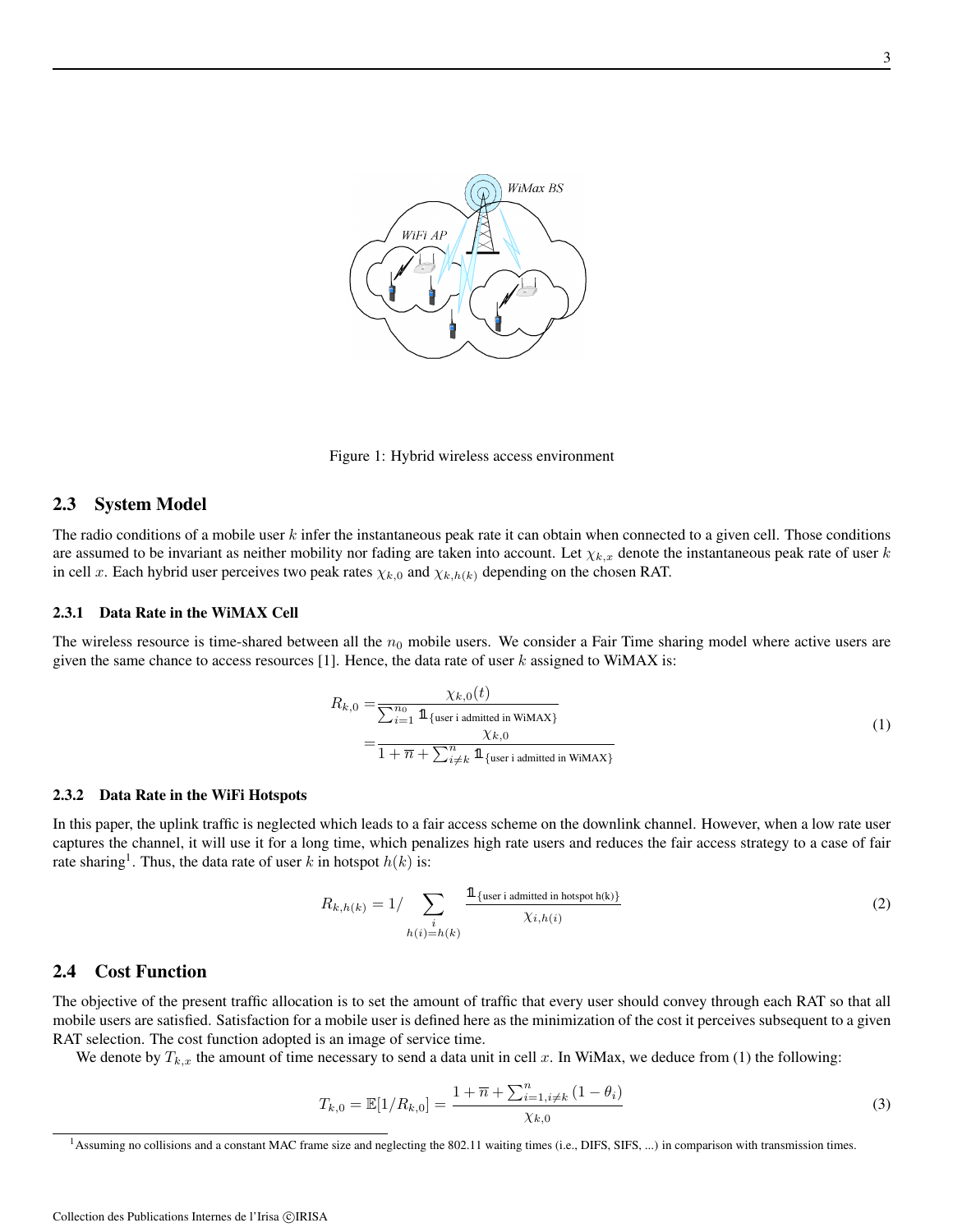The same applies in hotspot  $h(k)$  using formula (2):

$$
T_{k,h(k)} = \mathbb{E}[1/R_{k,h(k)}] = \frac{1}{\chi_{k,h(k)}} + \sum_{\substack{i=1, i \neq k \\ h(i) = h(k)}} \frac{\theta_i}{\chi_{i,h(i)}}
$$
(4)

Therefore, the cost function of a hybrid user  $k$ , defined as its expected time necessary to send a unit of data in this hybrid environment, is given by the following:

$$
C_k = T_{k,0} \cdot (1 - \theta_k) + T_{k,h(k)} \cdot \theta_k \tag{5}
$$

In the individual approach, we formulate a non-cooperative game among hybrid users where the objective of each user  $k$  is to minimize its individual cost function  $C_k$ ; while in the global approach, the system load balances the traffic of each hybrid user among RATs in order to minimize the total network cost, defined as the sum of all individual costs.

# 3 Individual Approach

Game theory models the interactions between players competing for a common resource. Therefore, this tool is adapted to radio resource management modeling. For each state of the system, defined by the number of hybrid users  $n$ , we define a multi-player non-cooperative game  $G$  between those  $n$  mobile users present in a double coverage area.

In this model, there is a sequence of one-stage games, each corresponding to a given state of the system, defined by the number of hybrid users. Whenever a new hybrid mobile is admitted in the system, the game is played again with an additional player. We assume that mobiles have complete information on each other. Mobile users are assumed to make their decisions without knowing the decisions of each other.

The formulation of this non-cooperative game  $G = \langle N, S, C \rangle$  can be described as follows:

- A finite set of players:  $N = (1, ..., n)$ .
- The space of pure strategies S formed by the Cartesian product of each set of pure strategies  $S = S_1 \times S_2 \times ... \times S_n$ . An action of a user k is the proportion of traffic  $\theta_k$  sent via the hotspot  $h(k)$ . Hence  $S_k = [0,1]$ . The strategy chosen by player k is then  $\theta_k$  while  $\theta_{-k}$  denotes the set of actions taken by all other players. A *strategy profile*  $\theta = (\theta_1, ..., \theta_n)$  specifies the strategies of all players
- A set of cost functions  $C = (C_1(\theta), C_2(\theta), ..., C_n(\theta))$  that quantify players' costs for a given strategy profile  $\theta$ .

#### 3.1 Nash Equilibrium

In a non-cooperative game, an efficient solution is that where all players adhere to a Nash Equilibrium (NE) which is a profile of strategies in which no player will take advantage by deviating its strategy unilaterally. Hence, it is a strategy profile  $\theta^*$  where each player's strategy is an optimal response to the other players' strategies:

$$
C_k(\theta^*) = C_k(\theta_k^*, \theta_{-k}^*) \le C_k(\theta_k', \theta_{-k}'), \forall k \in N, \forall \theta_k' \in S_k
$$
\n
$$
(6)
$$

For every k,  $C_k$  is convex w.r.t.  $\theta_k$  and continuous w.r.t.  $\theta_i$ ,  $i \neq k$ . Hence, a Nash equilibrium exists [8]. For sake of simplicity, we re-write the cost function as follows:

$$
C_k(\theta) = \theta_k \cdot f_k(\theta_{-k}) + g_k(\theta_{-k})
$$
\n<sup>(7)</sup>

where

$$
f_k(\theta_{-k}) = \frac{1}{\chi_{k,h(k)}} + \sum_{\substack{i=1, i \neq k \\ h(i) = h(k)}} \frac{\theta_i}{\chi_{i,h(i)}} - \frac{n_0 - \sum_{i=1, i \neq k}^n \theta_i}{\chi_{k,0}}
$$

and

$$
g_k(\theta_{-k}) = \frac{n_0 - \sum_{i=1, i \neq k}^n \theta_i}{\chi_{k,0}}
$$

Proposition 1. *The Nash equilibrium is either the solution of the following system of* n *equations :*

$$
f_k(\theta_{-k}) = 0, \qquad \forall k \in N \tag{8}
$$

*or at the boundaries of the strategy space.*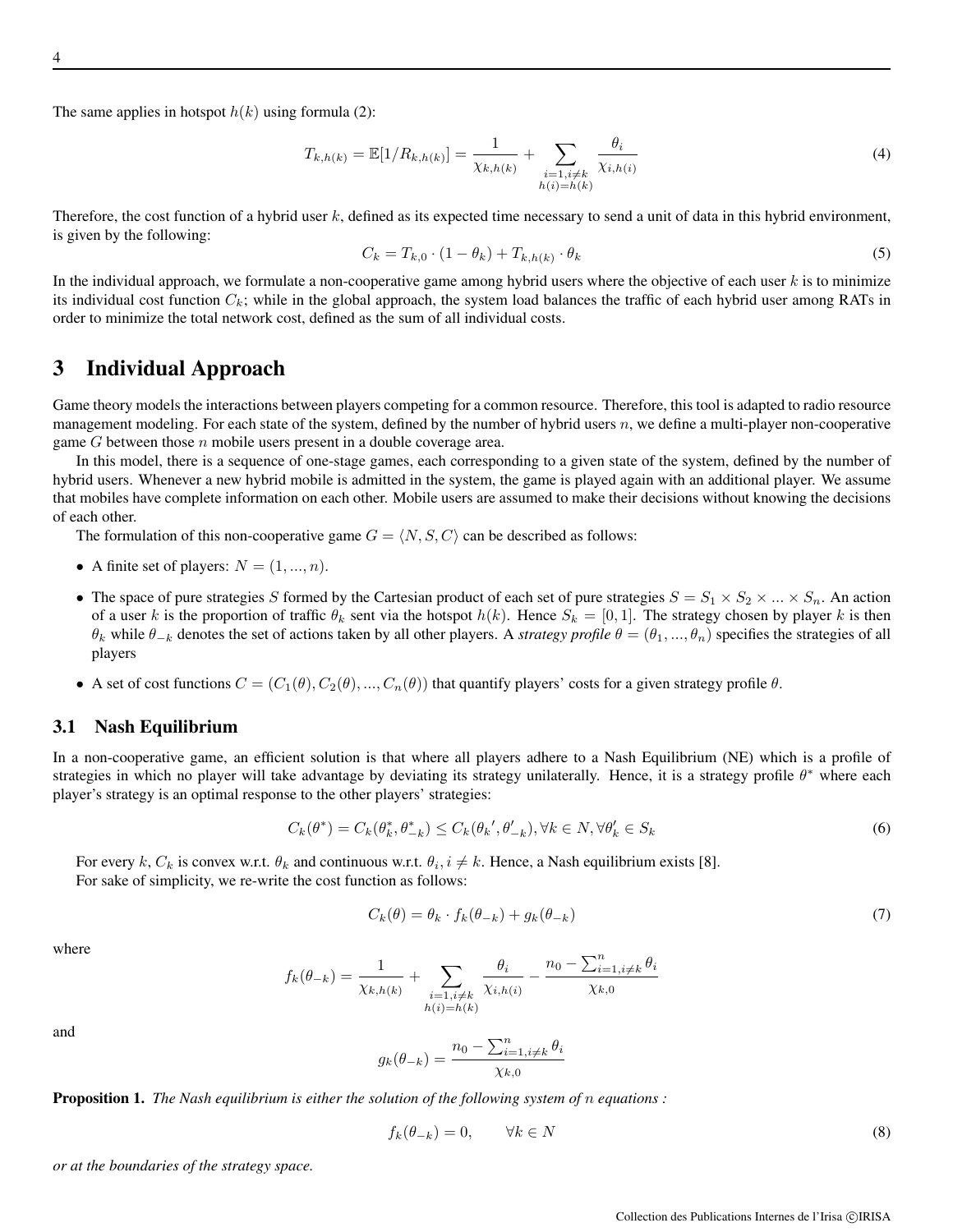$\Box$ 

*Proof.* Since the cost functions are convex, at the Nash equilibrium, the  $\theta_k$  are obtained by computing the partial derivative of the cost function of each player in respect to its action  $\theta_k$  and by equating the result to zero.

$$
\frac{\partial C_k}{\partial \theta_k} = f_k(\theta_{-k}) = 0, \forall k \in N
$$

We obtain a system of n equations with n unknowns given in  $(8)$ .

Unfortunately, the solution of the above system is not always feasible (not between 0 and 1) as the set of actions is bounded. In such a case, according to 6 and  $\forall \theta_k' \in S_k$ , we have what follows:

$$
\theta_k \cdot f_k(\theta_{-k}) + g_k(\theta_{-k}) \le \theta_k' \cdot f_k(\theta_{-k}) + g_k(\theta_{-k}) \Rightarrow \n\theta_k \cdot f_k(\theta_{-k}) \le \theta_k' \cdot f_k(\theta_{-k}) \Rightarrow \n\text{If } f_k(\theta_{-k}) > 0 \Rightarrow \theta_k \le \theta_k', \forall \theta_k' \in S_k \Rightarrow \theta_k = 0 \n\text{If } f_k(\theta_{-k}) < 0 \Rightarrow \theta'_k \le \theta_k, \forall \theta_k' \in S_k \Rightarrow \theta_k = 1 \n\text{If } f_k(\theta_{-k}) = 0 \Rightarrow \theta_k \text{ can take any value in } [0, 1]
$$
\n(9)

We notice that if  $f_k(\theta_{-k})$  is negative for a user  $k \in N$ , this user always favors WiFi to WiMAX by setting  $\theta_k = 1$ . This is because  $f_k < 0$  implies  $T_{k,h(k)} < T_{k,0}$ , hence the cost in WiFi is always lower than that endured in WiMAX. The same idea is valid for the inverse situation ( $f_k(\theta_{-k}) > 0$ ).

#### 3.1.1 Exhaustive Search Algorithm to compute a boundary NE

We can see from 9, that if for user k,  $f_k(\theta_{-k}) \neq 0$  (then  $\theta_k = \{0,1\}$ ) while for the remaining users  $j \neq k$ , we have  $f_j(\theta_{-j}) = 0$ : the system of n equations with n unknowns reduces to  $n - 1$  equations with  $n - 1$  unknowns. In fact, we get two systems of equations: one where  $\theta_k = 0$  and one where  $\theta_k = 1$ . If any of these two systems gives a feasible solution, then it is a NE. This is done recursively for  $i = 1...n$  (giving  $2 \times n$  sets of equations to solve). We then consider the case where  $f_k \neq 0$  for only two users. Then 9 reduces to  $n - 2$ equations with  $n-2$  unknowns (in fact, we have to solve  $C_n^2 \times 2^2$  sets of equations). Any set with a feasible solution gives a new NE. This reasoning is iterated in order to consider all possibilities.

#### 3.1.2 Iterative Search Algorithm to compute NE

As explained in the previous paragraph 3.1.1, obtaining the various Nash equilibriums is computationally intensive. Thus, we apply an iterative search algorithm that is easy to implement.

With a boundary starting point, e.g.  $\theta_k(0) = 1$  for  $k = 1, ..., n$ , the algorithm iterates until convergence, that is  $\theta_k(t) = \theta_k(t-1)$ ) for all  $k \in N$ .

**Input:**  $\theta_k(0)$  for  $k = 1, \dots, n$  and  $t = 1$ .  $\theta_k(0)$  can be 0 or 1.

- 1. At time t, for  $k = 1, \ldots, n$ **Do** compute  $f_k(\theta_1(t), ..., \theta_{k-1}(t), \theta_{k+1}(t-1), ..., \theta_n(t-1)) \Rightarrow \theta_{-k}(t)$  is set according to 9. In particular,  $\theta_k(t) = \theta_k(t-1)$  if  $f_k(\theta_{-k}) = 0$ .
- 2. Do  $k = k + 1$
- 3. if  $(\theta_k(t) = \theta_k(t-1)) \leq \epsilon$  for all k, **Output:**  $\theta_k(t)$  for  $k = 1, ..., n$ . else **Do**  $t = t + 1$  and **Go to** step 1.

Extensive simulations carried out show the convergence of the proposed algorithm in 3.1.2 as results match those obtained in 3.1.1.

#### 3.2 Distributed Learning of NE

In a real environment, an iterative algorithm as the one proposed in 3.1.2 cannot be practically applied as every user needs to know the policy of all other users present in the cell which necessitates expensive signaling and hinders the benefits of a distributed resource management policy. As a consequence, we fall back to the proposed algorithm in [11] to learn Nash equilibriums. In the cited paper, players have pure strategies and the devised algorithm will give the mixed strategies corresponding to a probability distribution over pure strategies.

In the present context, this algorithm can be applied by considering the discrete version of our problem: hybrid users have a finite set of strategies, each strategy amounts to selecting only one RAT (the special case where  $\theta_k = \{0, 1\}$ ). Therefore, the set of pure strategies of any hybrid user k in the finite game, termed  $s_k$ , is  $s_k = \{h(k), 0\}$  corresponding to choosing WiMAX or WiFi hotspot  $h(k)$  respectively. The hybrid user gets thereby the following cost: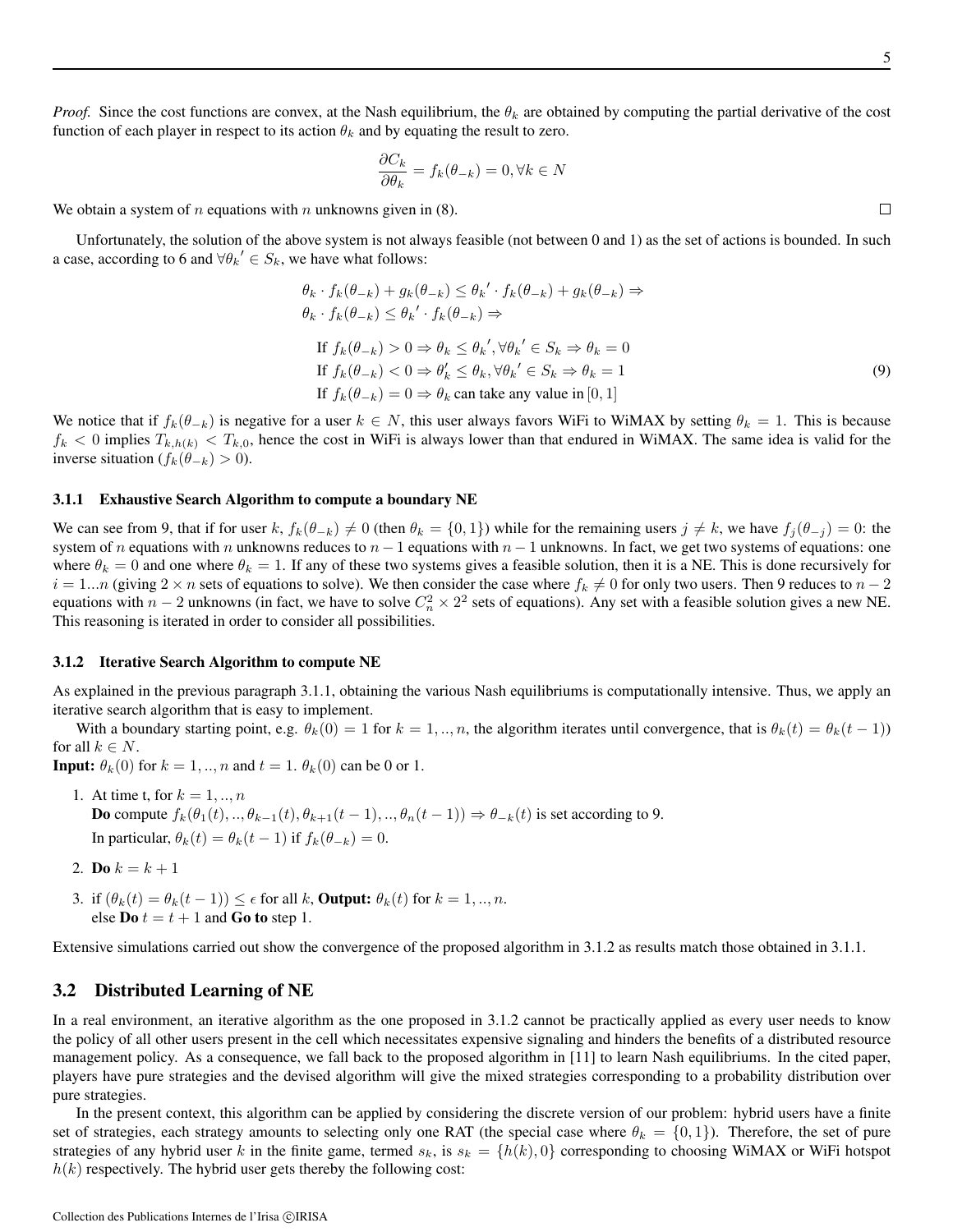$$
c_k = \begin{cases} T_{k,h(k)} & \text{if } s_k = 0\\ T_{k,0} & \text{if } s_k = h(k) \end{cases} \tag{10}
$$

Thus, a mixed strategy matches our probability distribution  $(\theta_k, 1 - \theta_k)$  on  $s_k$ .

The general distributed algorithm is the following:

**Input:**  $\theta(0) = (\theta_1(0), ..., \theta_n(0))$  any vector of probabilities.

At each round  $t$ , every hybrid user  $k$ :

- selects the WiFi hotspot with probability  $\theta_k(t)$ . This leads to an outcome  $r_k$  for hybrid user k.
- Updates  $\theta_k(t)$  as follows:

$$
\theta_k(t+1) = \theta_k(t) + b \cdot F_k^b(r_k(t), s_k(t), \theta_k(t))
$$

In the general version of the depicted algorithm, the function  $F_k^b(r_k(t), s_k(t), \theta_k(t))$  can be very broad (some conditions are nevertheless defined in [11]) and the cost  $r_k(t)$  (obtained at step t by user k as a consequence of selected strategy) can be completely random.

Algorithms of this form are fully distributed as decisions made by users are completely decentralized: at each time step, hybrid user k only needs to know  $r_k$  and  $\theta_k$ , that is to say its current cost and mixed strategy, to update its own mixed strategy. In our model,  $r_k$  is not random but equal to  $1 - c_k$ .

#### 3.2.1 Replicator Dynamics

We are interested in a particular family of these algorithms termed *Replicator Dynamics* because they can converge in our proposed scheme to Nash equilibriums. For that case, function  $F_k^b$  is given by:

$$
F_k^b(r_k(t), s_k(t), \theta_k(t)) =
$$
  
\n
$$
\gamma(r_k(t)) \cdot (1 - \mathbf{1}_{\{s_k = h(k)\}} \cdot \theta_k(t))
$$
\n(11)

where  $\gamma : R \to [0, 1]$  is some affine increasing function. The proof of convergence of this replicator is given in Appendix as well as the proof of the following proposition:

**Proposition 2.** For any initial condition where  $\forall i \in N$ ,  $\theta_i^x \neq 0$  or  $\theta_i^x \neq 1$ , the considered learning algorithm converges to a pure Nash *equilibrium.*

Thus, according to proposition 2, optimal load balancing between RATs reverts to a sole RAT selection, whereas each hybrid mobile user is assigned to a single RAT. Consequently, costly recurrent shifts between RATs are eschewed.

## 4 Global Approach

Contrary to the aforementioned individual approach where precedence is given to the individual user interests, resource allocation may be performed in a way to privilege the overall system performance. This illustrates the case where a system operator chooses to optimize radio resources considering the interest of all mobile users. We capture this case by introducing a *global approach*, where the system assigns the traffic of each hybrid mobile user among RATs in order to minimize the total network cost. The network cost, denoted by  $C_t$ , is defined as the sum of mobile users individual costs and given by:  $C_t(\theta_k, k \in N) = \sum_{k=1}^n C_k(\theta_k)$ , where N denotes the set of hybrid users. Thus, the global approach can be formulated as an optimization problem  $(\mathcal{P})$  introduced hereafter:

$$
(\mathcal{P}) : \text{Minimize } C_t(\theta_k, k \in N) = \sum_{k=1}^n C_k(\theta_k)
$$
  
Subject to:  $0 \le \theta_k \le 1, k = 1, ..., n$ 

#### 4.1 Optimal Solution for the Global Approach

Problem (P) is a non-linear optimization that consists in minimizing the objective function  $C_t(\theta_k, k \in N)$  over the convex polytope  $\{0 \le \theta_k \le 1, k = 1, ..., n\}$ . The vertices of this polytope correspond to the points where  $\theta_k = 0$  or  $\theta_k = 1$  for each  $k = 1, ..., n$ . Theorem 3 demonstrates that the global optimal solution for Problem  $(P)$  is always reached on the vertices of the polytope.

Theorem 3. *A global optimal solution to Problem* (P) *is reached on the vertices of the convex polytope.*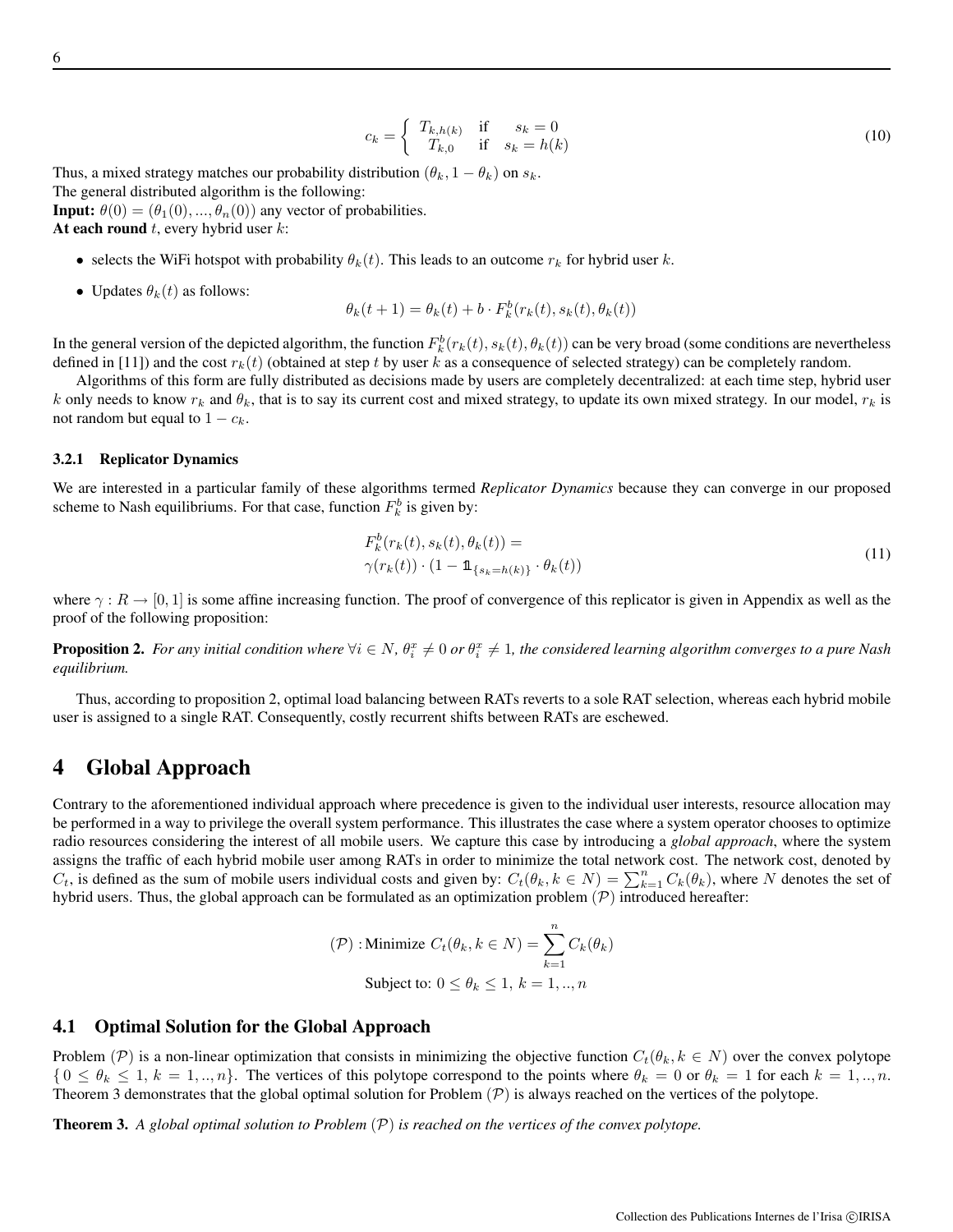Theorem 3 implies that each user  $k, k = 1, ..., n$  is either assigned to the WiMAX cell or to its WiFi hotspot. Thus, no load sharing between RATs is required which avoids expensive repetitive transfers between RATs.

#### 4.2 Algorithm for the Global Approach

The global optimal solution for Problem  $(\mathcal{P})$  can be directly computed by using an exhaustive search algorithm. Such an algorithm computes the minimum of the objective function over the set of vertices of the polytope. However, the time complexity of an exhaustive search algorithm is exponential in the number of hybrid users  $n$ , as given by proposition 4.

**Proposition 4.** An exhaustive search algorithm that computes a global optimal solution to Problem  $(\mathcal{P})$  is in  $\mathcal{O}(2^n)$ .

*Proof.* Theorem 3 implies that the optimal solution to Problem  $(\mathcal{P})$  is obtained on the vertices of the polytope. Therefore, the objective function should be evaluated on each of the vertices, corresponding to the points where  $\theta_k = 0$  or  $\theta_k = 1$  for each  $i = 1, ..., n$ . The cardinality of the set of vertices is given by  $2^n$ , hence the time complexity for computing the minimum value of the function over this set is in  $\mathcal{O}(2^n)$ .  $\Box$ 

# 5 Numerical Results

We consider a WiMAX cell containing three WiFi hotspots. According to the values in [1] and [2], the sets of available peak rates are given by  $\chi_{k,0} = \{7.9, 16.3, 24.4, 32.5, 48.8, 65.1, 73.2\}$  Mbits/s and  $\chi_{k,h(k)} = \{1, 2, 5, 11, 18, 36, 54\}$  Mbits/s for WiMAX and WiFi respectively. Three mobile users are already present in the cell with exclusively WiMAX coverage and random achievable rates. Hybrid users arrive in sequence in the system and choose uniformly one of the three WLANs and one of the achievable rates in both RATs. In [11], there are two versions of the replicator algorithm: a synchronous version where players update simultaneously their strategy; and an asynchronous version, where each player updates its strategy randomly according to some probability of its own.

We depict in Figure 2 the probabilities  $\theta_k$  as a function of the number of iterations in both versions of the replicator dynamics for the individual approach. We can see that the synchronous version is almost twice as fast as the asynchronous version because players update more frequently their strategies. More importantly, we can see that players' strategies converge to either 0 or 1 opting for one single RAT instead of load balancing its traffic between RATs. We recorded this behavior through the extensive simulations we performed and it seems to be a general trend which will relieve the system from costly traffic splitting between the different RATs.



Figure 2: Replication Dynamics: strategy updates for 5 random users

We illustrate in Figure 3, the mean time necessary to send a data unit for all hybrid users as a function of the total number of mobile users present in the system for both the global approach in 4 and the individual approach (using our iterative algorithm in 3.1.2 and the synchronous replicator dynamics). We see that the numerical values given by the two algorithms governing the individual approach are pretty close. Furthermore, we notice an expected improvement in the global approach in comparison with the individual approach, especially for large number of hybrid users.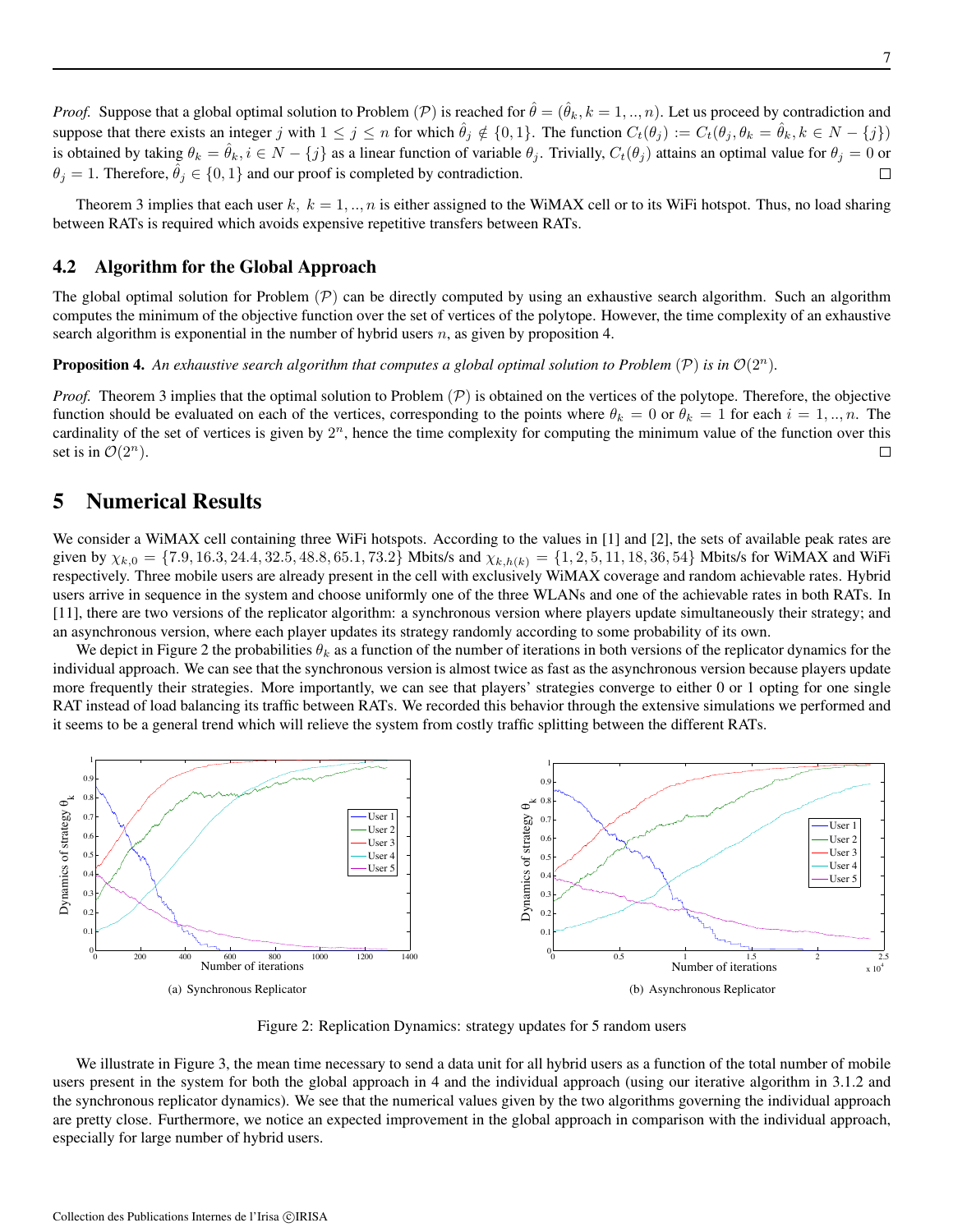

Figure 3: Comparison: Centralised and Distributed Approach

# 6 Conclusion and Future work

In this paper, radio resources are astutely allocated in a hybrid WiMAX/WiFi network by following two different approaches. In the individual approach, users selfishly aim to minimize their cost by playing a non-cooperative game. For that RRM game, an iterative algorithm is used to compute Nash equilibriums and a distributed algorithm to achieve them in a realistic fully distributed scenario. In the global approach, the system endeavors to allocate resources in a way to satisfy all users by minimizing the total network cost. Numerical comparisons between both approaches were conducted. In future work, for the individual approach, we need to examine the issue behind the non-uniqueness of NE in this setting: how to identify the most efficient equilibriums and how to implicate the system to enforce mobile users to choose such equilibriums. For the global approach, we need to examine heuristic methods.

### 7 Appendix

#### 7.1 Proof of convergence for dynamic replicator

Index x (resp.  $\bar{x}$ ) designates a WiFi hotspot (WiMAX cell).  $\theta_k^x$  resp.  $(\theta_k^{\bar{x}})$  is the probability of sending traffic via the hotspot  $h(k)$ (resp. WiMAX cell). In [11], Bournez *et al.* proved that the replicator dynamics algorithm converges weakly (in the sense of weak convergence for stochastic processes) towards solutions of particular Ordinary Differential Equations (ODE), corresponding to their mean-field approximations. In fact, our stochastic algorithm behaves like ordinary differential equation as follows:

$$
\frac{d\theta_i^x}{dt} = -\theta_i^y (C_i(e_y, \theta_{-i}) - C_i(\theta_i, \theta_{-i})),\tag{12}
$$

where  $y \in \{x, \bar{x}\}\$  and  $e_y$  means that  $\theta_i^y = 1$ .

This equation, called the (multi-population) replicator dynamics, is well-known to have its limit points related to Nash equilibriums (through the so-called Folk's theorem of evolutionary game theory [13]). More precisely, we have the following theorem:

Theorem 5. *The following are true for the solutions of Equation* (12)*: (i) All Nash equilibriums are stationary points. (ii) All strict Nash equilibriums are asymptotically stable. (iii) All stable stationary points are Nash equilibriums.*

From [11], the limit for  $b \to 0$  of the dynamics of stochastic algorithms is some ODE whose stable limit points, when  $t \to \infty$  (if they exist), can only be Nash equilibriums. Hence, if there is convergence for the ordinary differential equation, then one expects the replicator dynamic algorithm to reach an equilibrium. Moreover, in [6], Coucheney *et al.* proved that such Nash equilibriums are pure. Let  $\alpha = \prod_{i \in N} \chi_{i,\bar{x}}$ . We consider the following variation:

$$
F(\theta) = \sum_i \frac{\theta_i^{\bar x}}{\alpha \chi_{i,x}} (1+n_x+\chi_{i,\bar x}T_{i,\bar x}) + \frac{\chi_{i,\bar x}}{\alpha} \theta_i^x (\frac{1}{\chi_{i,x}^2} + \frac{T_{i,x}}{\chi_{i,\bar x}})
$$

along the trajectories of this ODE (12). We compute the following partial derivatives:

$$
\frac{\partial F}{\partial \theta_i^{\bar{x}}}(\theta) = \frac{2\chi_{i,\bar{x}}}{\alpha \chi_{i,x}} T_{i,\bar{x}} \text{ and } \frac{\partial F}{\partial \theta_i^x}(\theta) = \frac{2\chi_{i,\bar{x}}}{\alpha \chi_{i,x}} T_{i,x}
$$
(13)